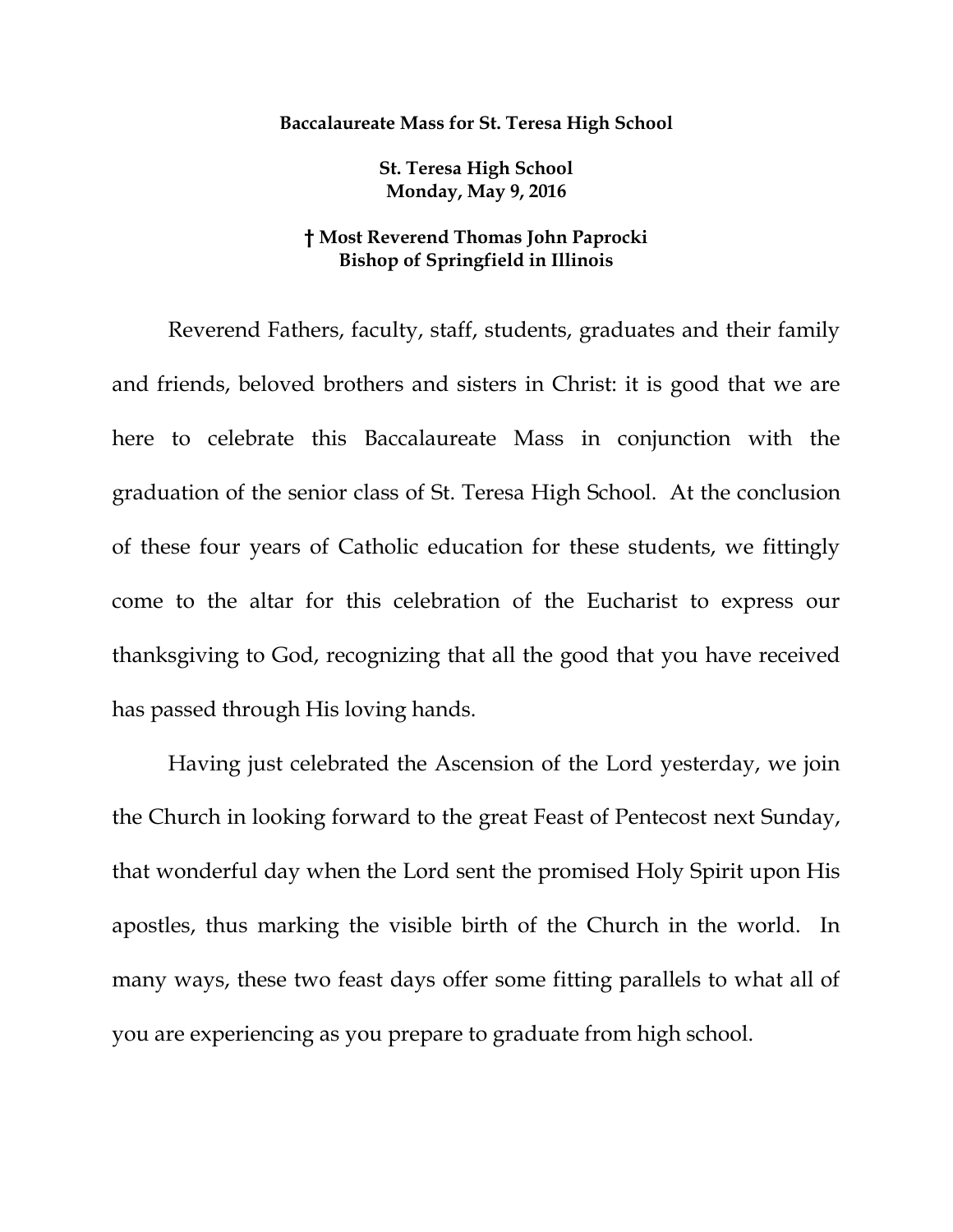In the account of the Ascension as recorded in the Acts of the Apostles, we hear that after Jesus was lifted up and taken from their sight, the disciples were described as "looking intently at the sky as he was going" (Acts 1:10). Although the Scriptures do not say how long it was that they were gazing upward, we can imagine that it may have been for more than just a few seconds. We can also imagine what might have been going through their minds as He disappeared from their sight. I do not think it would be a stretch to suggest that there may have been a little anxiety in their hearts, for the Lord had just commissioned them to continue doing the work that He had begun, yet without Him there to guide them. The uncertainty about what was to follow could very well have been very intimidating to them.

You, too, may be experiencing some anxiety at this moment in your life. Even if you have a general idea as to what the next step entails, there is no doubt plenty of uncertainty about what lies ahead for you in your lives. The familiarity of the routine that has characterized your life here in high school is about to go away and you are going to be expected to adjust to many new things. Change is rarely easy, and we do our best to avoid it, but this is something that cannot be avoided.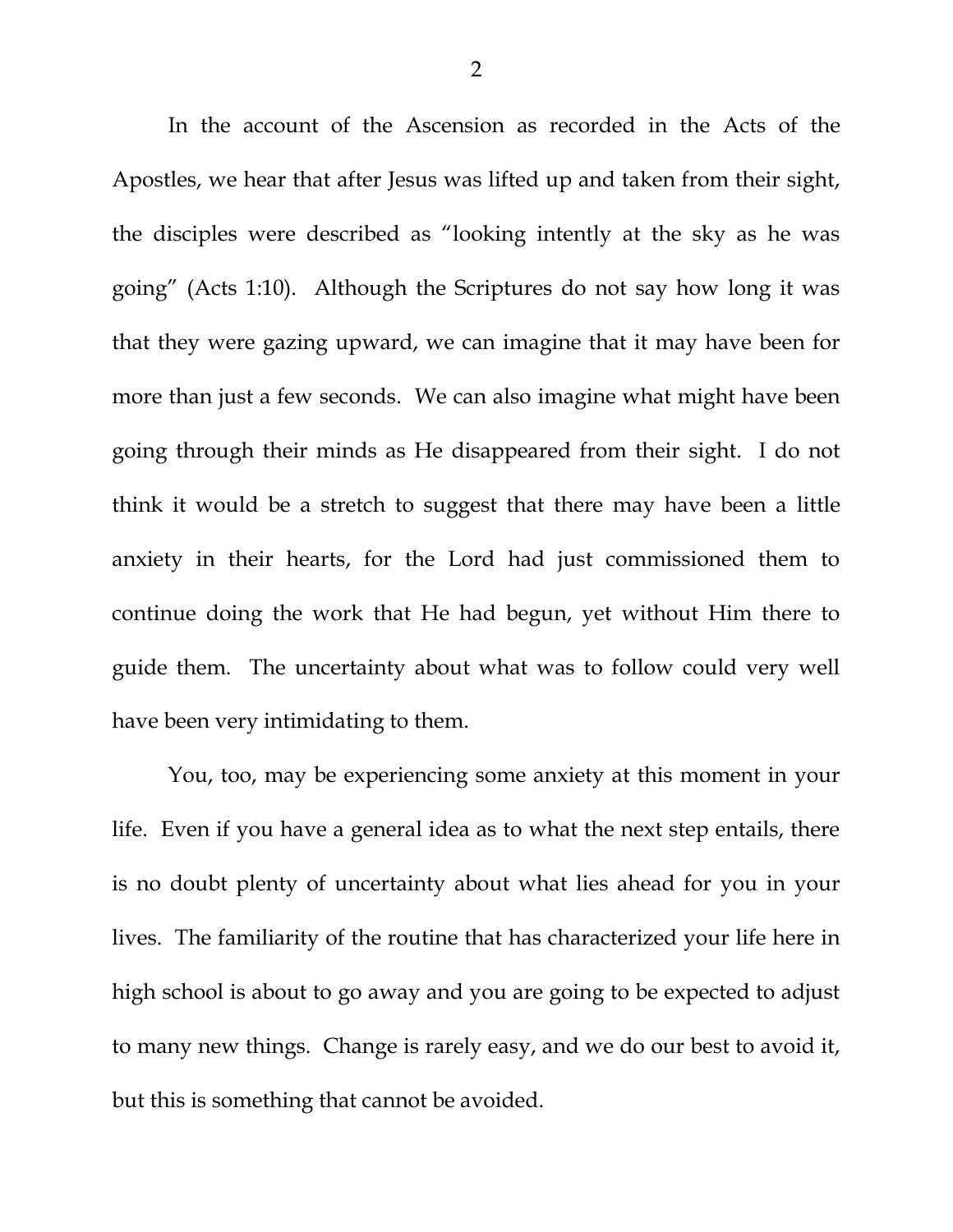Take comfort, however, in knowing that this transition does not have to be dominated by feelings of fear or doubt. Returning to the account of the Ascension, we hear that as the disciples were looking up, "two men dressed in white garments stood beside them. They said, 'Men of Galilee, why are you standing there looking at the sky? This Jesus who has been taken up from you into heaven will return in the same way as you have seen him going into heaven'" (Acts 1:10-11). These men in white, who tradition understands to be angels, remind the disciples of the promise that Jesus had made to them before departing from them, that He would send His Holy Spirit to be with them and to guide them in fulfilling the command to spread the Gospel message to every corner of the world. They were not, after all, going to do this work alone, but they would be assisted by the gift of His Spirit. In Luke's Gospel, it says that they "returned to Jerusalem with great joy" (Luke 24:52) for they knew that He would indeed keep that promise, which He did ten days later on the Feast of Pentecost.

The same promise given by Jesus to His apostles is given to you, that the Holy Spirit will be given to you to be with you and to guide you. Unlike those apostles who had to wait to receive this gift, you have already received it, first in Baptism, and then in a deeper way on the day of your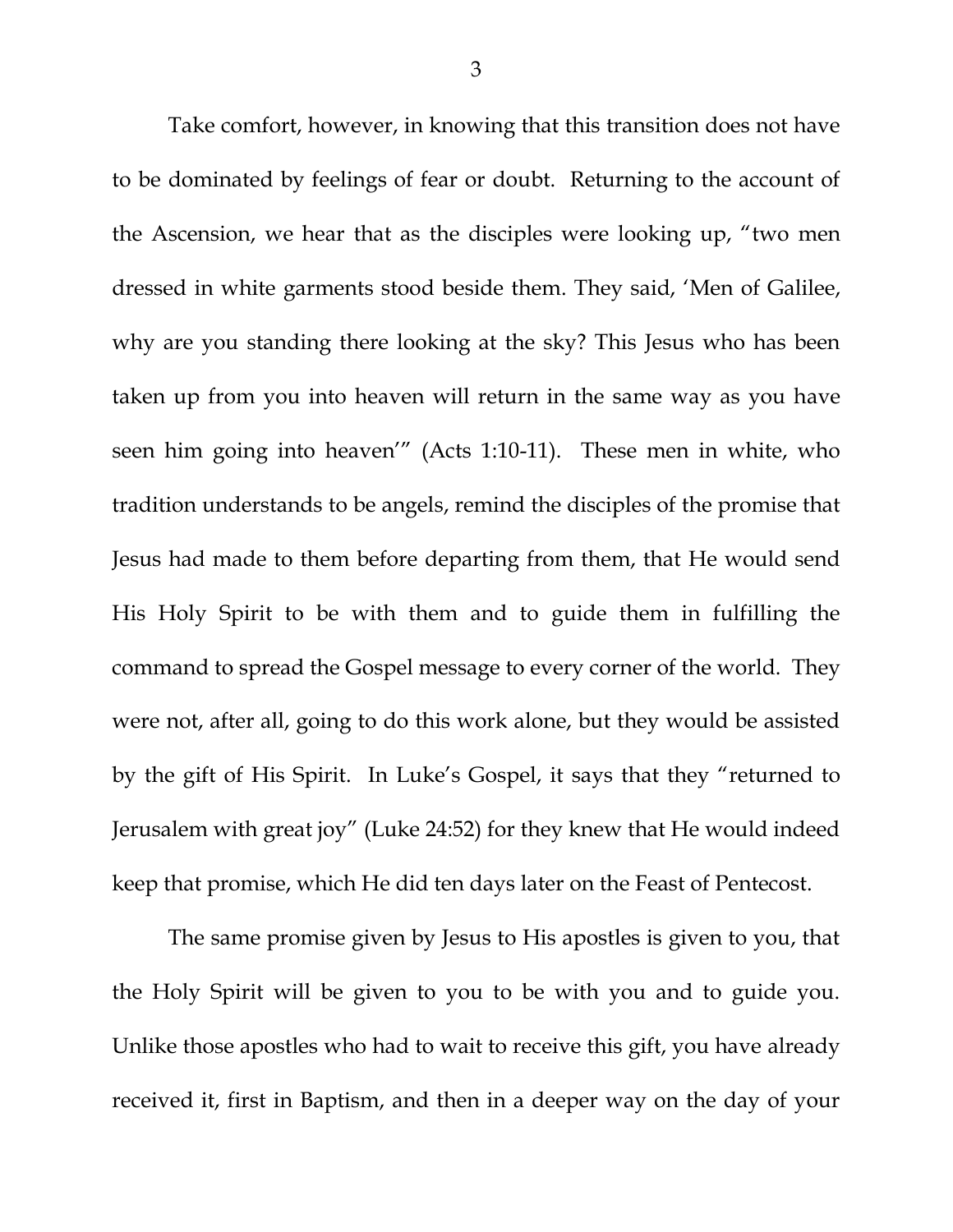Confirmation. The seven gifts of the Holy Spirit have been given to you to assist you as you face every situation which you will encounter as you move forward. These gifts are not magic, however. For example, the gifts of knowledge and understanding do not guarantee that you will grasp all of the information in your college courses with ease, thus eliminating the need to study. Rather, these gifts are there to assist you in living your life as a faithful Catholic. All gifts can be either used or rejected by shelving them, giving them away, discarding or returning them unopened. This applies to the gifts of the Holy Spirit: if we expect to reap some benefit from them, we must open them, learn how to use them, and put them into practice.

While all of the gifts of the Holy Spirit will be beneficial to you during this time of transition, I would like to mention two of them. The first is the gift of the fear of the Lord. I do not mention this to instill within you a sense of fear of punishment or disapproval if you do not continue with the practice of your faith as you head to college. While this type of fear can be an effective motivator in keeping us going to Mass, it is not the one that characterizes a true disciple of Jesus Christ.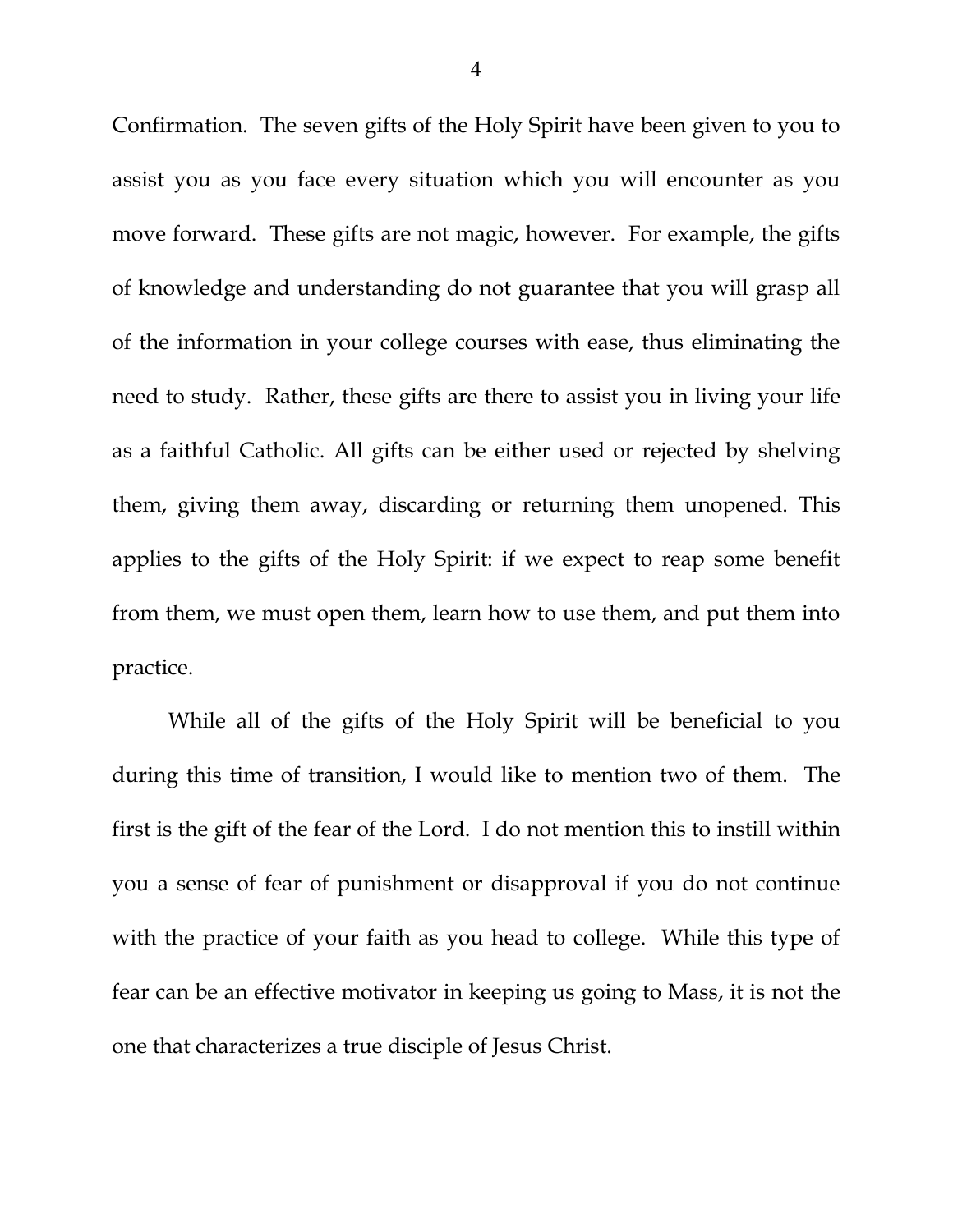Primarily, this gift entails a profound respect for the majesty of God who is the Supreme Being. Here, a person realizes his "creatureliness" and dependency upon God, and never would want to be separated from this loving God. This gift of fear arouses in the soul a vibrant sense of adoration and reverence for the majesty of God and a sense of horror and sorrow for sin.<sup>1</sup>

In other words, fear of the Lord is humbly recognizing the truth of the words of Jesus when He said the following, as recorded in John's Gospel: "I am the vine, you are the branches. Whoever remains in me and I in him will bear much fruit, because without me you can do nothing" (John 15:5). God has created us out of pure generosity. He did not need to create us, and He does not need us for anything. But, He *has* created us and given us everything that we have. We are to receive that with a supreme sense of wonder and awe (another name given to this gift of the Holy Spirit).

The Bible tells us that fear of the Lord is the beginning of wisdom.<sup>2</sup> The truly wise person recognizes that our life on earth should be geared toward the everlasting life that awaits us all. Our fear, then, is one of ever being separated from the wonderful gift of divine love that is the key to happiness in this life and hereafter in eternity.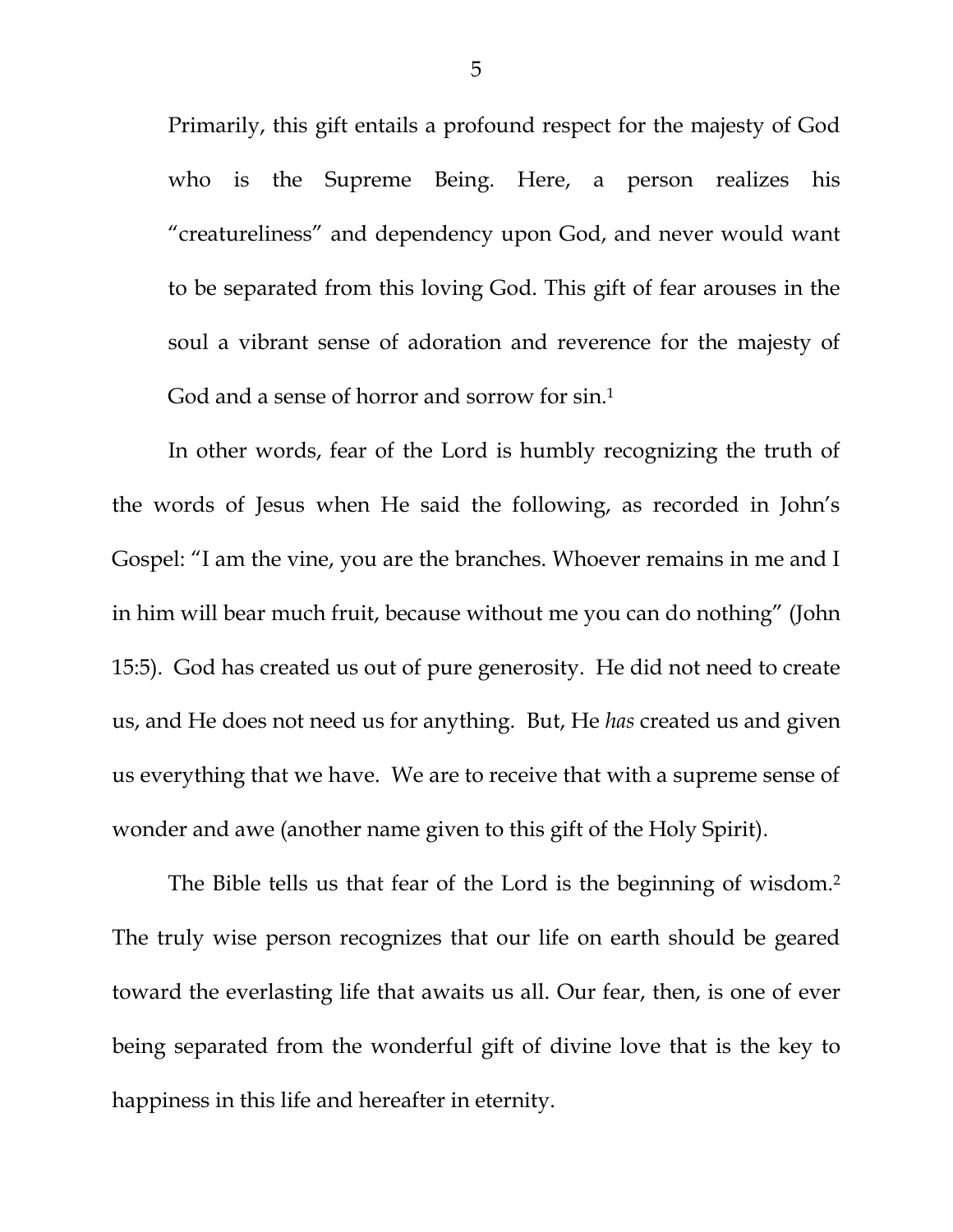Fostering this gift will be of great benefit to you as you more forward, for it will help you to keep the proper perspective that everything that you have is a gift, and out of an awareness of your dependency on God, you will use those gifts according to His will for you and for the good of the Church, not just your own pursuits.

The other gift of the Holy Spirit that will be of great assistance is the gift of fortitude. "With the Gift of Fortitude, a person is able 'to overcome difficulties or to endure pain and suffering with the strength and power infused by God.'"<sup>3</sup> You do not need for me to tell you that you are bound to face many situations in college that will challenge your Catholic faith. As you work to make a new set of friends, there may be the temptation to compromise on or even abandon some of the moral aspects of our faith. You will need the gift of fortitude to remain firmly grounded in your faith in the face of pressure to act in such a way so as to fit in.

The fear of the Lord is once again helpful, for it instills within us a great love for God, as a father to his child. That love of God will result in a confidence that trusts that whatever the Lord will give you by obeying His will for you will be far better for you than the supposed benefits that come from disobeying Him by giving in to those pressures.

6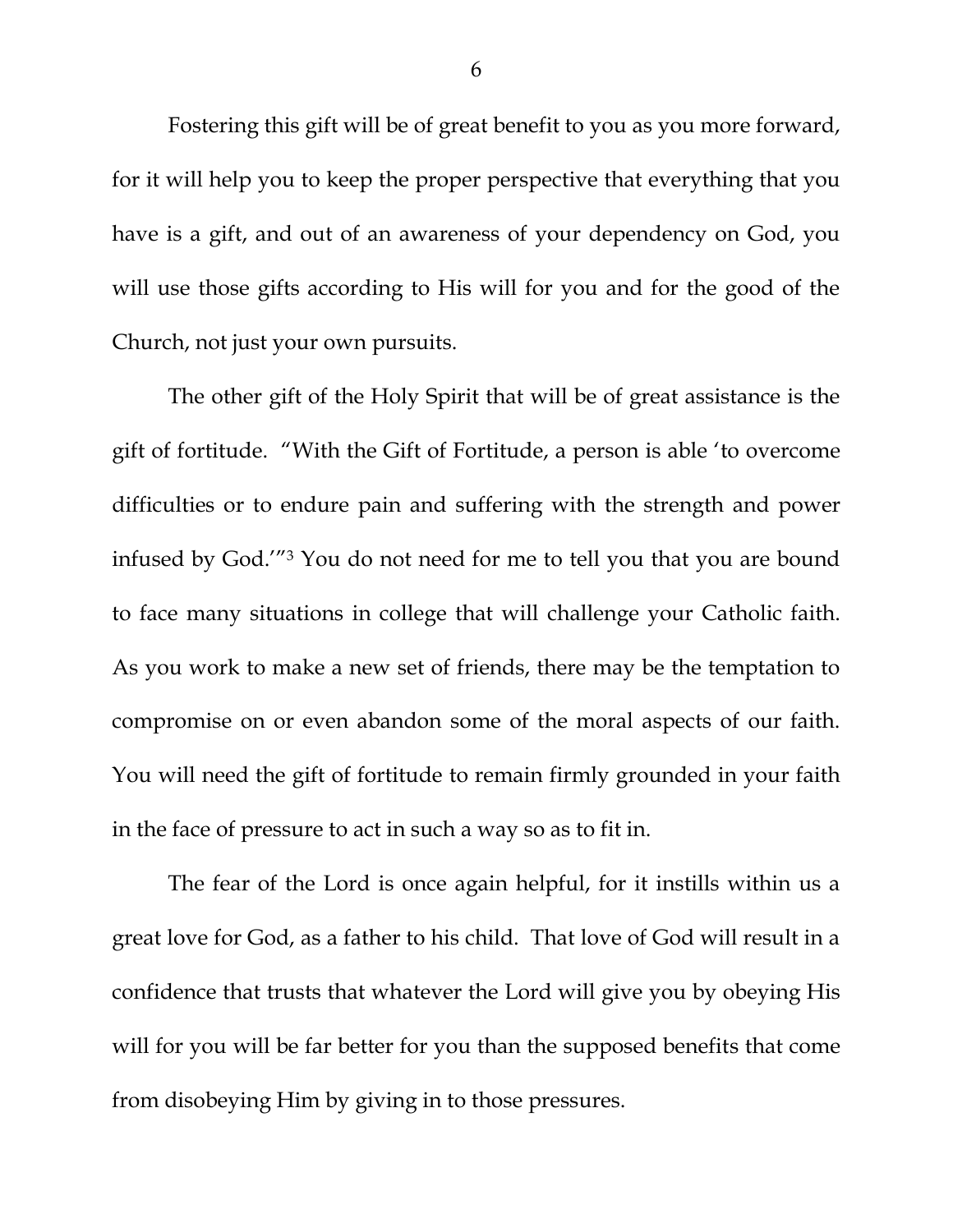You will also be challenged with many ideas that are contrary to our Catholic faith. Convincing arguments may be made to support those ideas and they can be very attractive, promising an easier way of living Christianity, one that is not so restrained by so many "rules and restrictions." With the gift of fortitude, you will be able to stand firm in the face of those challenges and not turn away from the beautiful teachings of our Catholic faith. You will be like those disciples of Jesus who were present as He spoke about the Eucharist in Saint John's Gospel. Many found the teaching hard and decided to depart from Him. Jesus looked to those who remained and asked if they also wanted to leave. Peter, with great fortitude said: "Master, to whom shall we go? You have the words of eternal life. We have come to believe and are convinced that you are the Holy One of God" (John 6:68-69).

The gift of fortitude will enable us to experience for ourselves that the teachings of Christ and His Church, when lived faithfully, are the sure and certain path to authentic freedom, peace, and joy, not just in this life, but in the life to come. Another word for fortitude is courage, which comes from the Latin word *cor*, or heart. To be courageous means to be strong of heart.